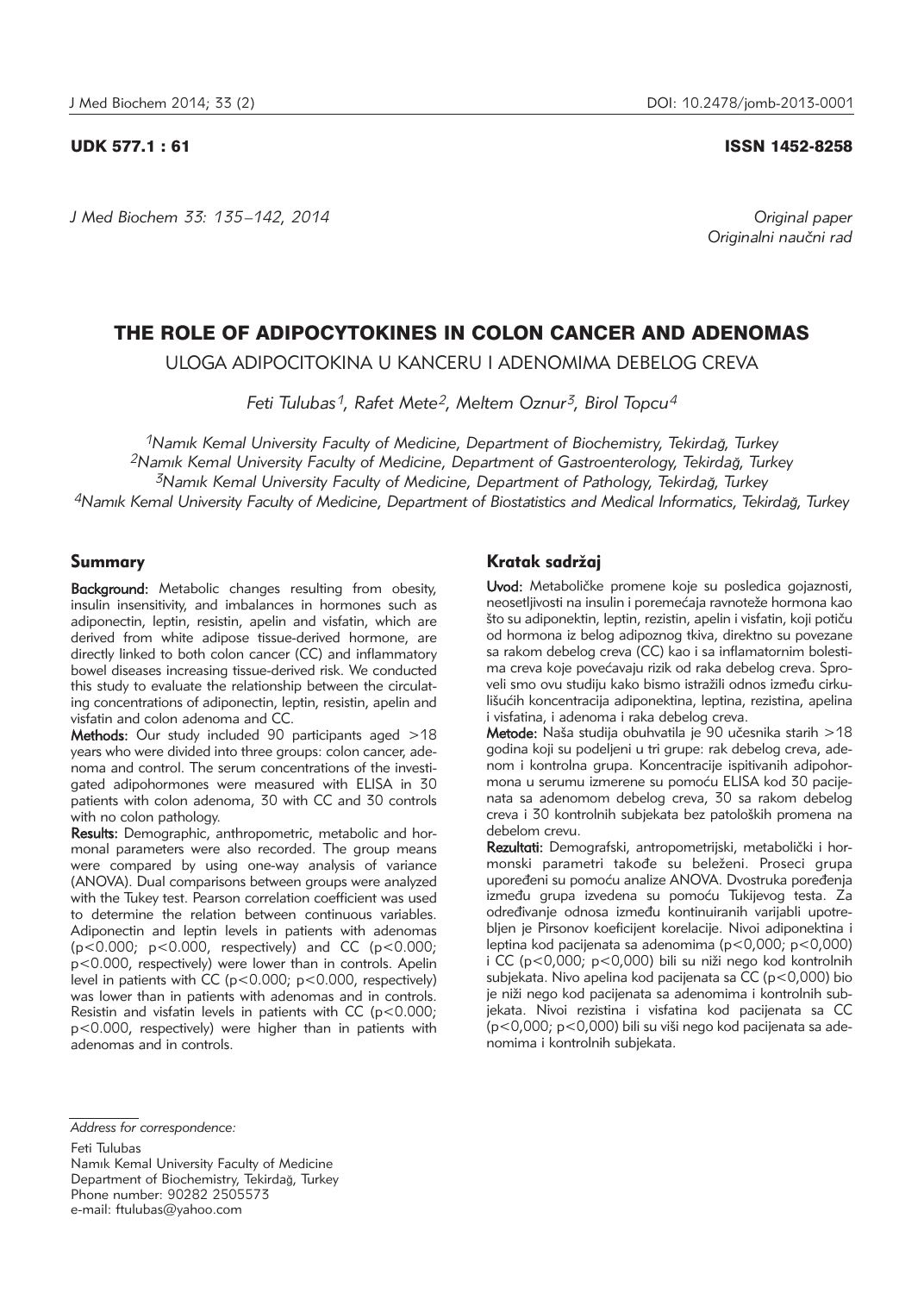Conclusions: We have concluded that adiponectin, leptin, resistin, apelin and visfatin levels may play an important role in colon carcinogenesis. We also assume that adiponectin and leptin may be associated with the risk of colon adenoma.

Keywords: adiponectin, apelin, visfatin, colon adenoma, colon cancer

### Introduction

Among the causes of cancer deaths, colon cancer (CC) is one of the most common (1). Some risk factors such as feeding habits, lifestyle, obesity and total calorie intake and interactions between genetic and environmental factors have been found to play an important role in the development of CC (2). The increase in abdominal fat produces several factors and cytokines that play a role in the chronic inflammatory state related to obesity and following cancer risk. Metabolic changes resulting from obesity, insulin insensitivity, and imbalances in hormones such as adiponectin, leptin, resistin, apelin and visfatin, which are derived from white adipose tissue-derived hormones, are directly linked to both CC and inflammatory bowel diseases increasing CC risk (3).

The factors leading to ossification in adenomas are not completely understood; however, recent developments in our knowledge about cytokines and proinflammatory peptides may help explain this issue. Adenoma is the first stage of the development of CC and it can be observed as a mass of cells on the bowel wall (4).

Adiponectin, which is secreted by the adipose tissue, is a peptide hormone, and it is known to affect the metabolic process, protection from endothelial dysfunction, insulin sensitivity and weight loss (5). Adiponectin may prevent obesity-associated CC to a greater extent (6). Leptin, which is mainly produced by differentiated adipocytes, acts in the central nervous system through suppressing food intake and stimulating energy expenditure (7). Resistin, which is an insulin resistance-inducing factor, is the only signal molecule that is secreted from the adipocytes. It is mostly produced by monocytes and macrophages of peripheral blood. Resistin may act as a hormone which is related to insulin resistance-associated obesity; however, there is controversy among the results of the studies investigating the correlation between resistin and obesity (8).

Apelin, which was identified in the gastrointestinal tract, is known as an endogenous ligand for the G-protein-coupled APJ receptor. Apelin and APJ are also expressed in several tissues as well as the heart, lung, liver, kidney, brain, bone, gastrointestinal tract, adipose tissues and the skeletal muscle. Apelin regulates blood pressure, body fluid homeostasis, and cardiac contractility (9). Visfatin, which is secreted by visceral fat, is a new adipokine that imitates the effects

Zaključak: Zaključujemo da nivoi adiponektina, leptina, rezistina, apelina i visfatina mogu igrati važnu ulogu u kancerogenezi debelog creva. Takođe pretpostavljamo da adiponektin i leptin mogu biti povezani sa rizikom za adenom debelog creva.

Ključne reči: adiponektin, apelin, visfatin, adenom debelog creva, rak debelog creva

of insulin. Visfatin has a significant role in various metabolic and stress responses and in the cellular energy metabolism such as Nampt (nicotinamide phosphoribosyl-transferase) (10).

There have been a few studies on the association between measured values of some adipocytokines, and CC and adenoma, but there is no research that has measured values of adiponectin, leptin, resistin, apelin and visfatin in the same study, according to our search on Pubmed. For this reason, we aimed to investigate the association of serum adiponectin, leptin, resistin, apelin and visfatin levels with CC and adenoma.

#### Materials and Methods

#### *Study protocol*

All study participants were recruited from consecutive patients who consulted the Gastroenterology Department of the Namık Kemal University Research and Practice Hospital in May 2011 and April 2012. The study included 90 participants aged >18 years who were divided into three groups: colon cancer, adenoma and control. The first group included: 30 colon cancer patients who had been diagnosed to have colon cancer by colonoscopy and biopsy. The second group included: 30 patients with adenoma located in the bowel, as diagnosed by colonoscopy. The last group included: 30 healthy people who had been diagnosed as free from colon cancer or adenoma by colonoscopy. Exclusion criteria included: treatment by chemotherapy, radiotherapy, or a major operation during the 6 months before recruitment; acute or chronic infection; history of eating disorders; or gastrectomy. Demographic, clinical and anthropometric data were collected upon recruitment. All pathology reports were reviewed, and data on tumor histology were recorded.

#### *Biochemical analysis*

Blood samples were obtained to determine glucose, lipid profile, protein, tumor markers, adiponectin, leptin, resistin, apelin and visfatin levels, after an overnight fast. The serum samples, obtained from the centrifugation, were then immediately frozen at  $-80$  °C until further analysis of adipocytokines. Triglyceride (TG), total cholesterol (TC), high-density lipoprotein cholesterol (HDL-C), low-density lipoprotein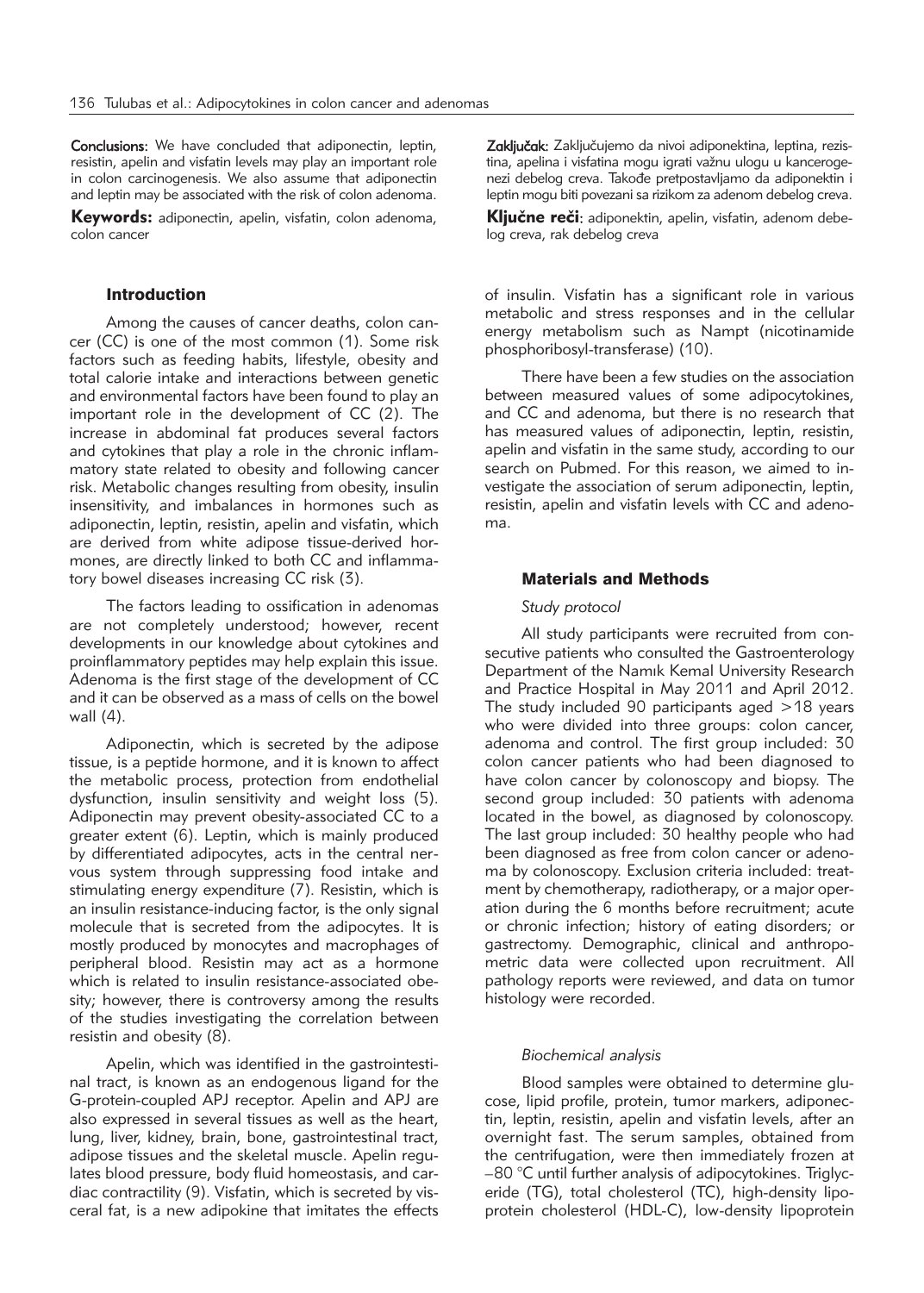cholesterol (LDL-C) and tumor marker levels (CA-19- 9 and CAE) were also measured within the same day. Colorimetric assays were used for serum glucose, protein, cholesterol, HDL and LDL levels on an autoanalyzer (Beckman) and a chemiluminometric immunoassay was used for the cancer markers (CA-19-9 and CAE) on an autoanalyzer (Roche).

The serum levels of adiponectin, leptin and resistin (AssayMax ELISA kit, USA) and apelin and visfatin (Phoenix ELISA kit, USA) were determined with enzyme-linked immunosorbent assay (ELISA) kits. Adiponectin, leptin, resistin, apelin and visfatin were measured in a sandwich-assay format using two specific and high affinity antibodies, one of which was biotinylated. As a reporter assay, streptavidin peroxidase conjugate and a chromogenic substrate were used. The minimum detectable level of adiponectin, leptin, resistin, apelin and visfatin is 0.7 ng/mL, 120 ng/mL, 0.2 ng/mL, 0.06 ng/mL and 3.12 ng/mL, respectively.

#### *Ethical consideration*

The protocol was approved by the Ethics Committee of Namık Kemal University Faculty of Medicine, and informed consent was obtained from all participants before their inclusion in the study.

#### *Statistical analysis*

PASW 18 Statistics for Windows was used to record and analyze data on the computer. All results were expressed as mean  $\pm$  SD. First, the Shapiro– Wilk's test was used to test the normality assumption for each variable. The group means were compared by using one-way analysis of variance (ANOVA). Dual comparisons between groups were analyzed with the Tukey test. Pearson correlation coefficient was used to determine the relationship between continuous variables. We calculated the Pearson correlation between the investigated adipocytokines in the examined groups. The results were considered to be statistically significant at  $p < 0.05$ .

#### **Results**

Demographic, anthropometric, metabolic, and hormonal parameters of the groups are given in *Table I*. No difference has been observed in BMI, glucose, cholesterol, HDL-C and LDL-C means among the patients with adenomas, CC and controls. Protein levels were significantly lower in CC when compared with controls. CA-19-9 and CEA levels were significantly higher in CC when compared with controls and adenomas.

Serum adiponectin levels were significantly lower ( $p < 0.000$ ) in the adenoma  $(4.64 \pm 0.64 \,\mu\text{g/mL})$ and CC group  $(4.53\pm0.60 \text{ ng/mL})$  compared with the control group (6.01±0.81 ng/mL) (*Figure 1*). Leptin levels were significantly lower (p<0.000) in the adenoma  $(63.61 \pm 7.94 \text{ ng/mL})$  and CC group (58.90±6.74 ng/mL) compared with the control group (69.55±8.36 ng/mL) (*Figure 2*). Resistin levels (18.77 $\pm$ 5.09 ng/mL) of the CC group were significantly higher (p<0.000) compared with both the control (13.36 $\pm$ 6.36 µg/mL) and adenoma (13.40 $\pm$ 5.27 ng/mL) group (Figure 3). Apelin levels  $(1.63 \pm$ 0.37 ng/mL) of the CC group were significantly lower compared with both the control  $(2.98\pm 0.66 \text{ ng/mL})$ 

**Table I** Demographic, anthropometric, metabolic, and hormonal parameters (mean $\pm$ SD).

|                         | Control (mean $\pm$ SD) | Adenoma (mean ± SD) | Cancer (mean $\pm$ SD) | p     |
|-------------------------|-------------------------|---------------------|------------------------|-------|
| Gender (M/F)            | 13/17                   | 14/16               | 15/15                  |       |
| Age (year)              | $54.7 \pm 10.0$         | $60.2 \pm 1.4$      | $61.4 \pm 1.5$         | 0.075 |
| BMI ( $\text{kg/m}^2$ ) | $28.6 \pm 5.4$          | $28.9 + 2.7$        | $26.4 \pm 4.0$         | 0.066 |
| Glucose (mmol/L)        | $5.94 \pm 1.17$         | $5.49 \pm 1.00$     | $5.72 \pm 1.55$        | 0.477 |
| Cholesterol (mmol/L)    | $5.33 \pm 1.42$         | $5.18 \pm 0.96$     | $4.84 \pm 1.45$        | 0.358 |
| Triglycerides (mmol/L)  | $1.40 \pm 0.29$         | $1.42 \pm 0.61$     | $1.24 \pm 0.62$        | 0.397 |
| HDL (mmol/L)            | $1.26 \pm 0.22$         | $1.16 \pm 0.13$     | $1.16 \pm 0.29$        | 0.139 |
| $LDL$ (mmol/L)          | $3.59 \pm 1.05$         | $3.44 \pm 0.80$     | $3.13 \pm 1.28$        | 0.270 |
| Protein $(q/L)$         | $75 \pm 6$              | $71 \pm 5$          | $70\pm 8a$             | 0.027 |
| CA-19-9 (U/mL)          | $5.34 \pm 3.89$         | $5.78 \pm 3.17$     | $23.62 \pm 22.92a$ ,b  | 0.000 |
| $CEA$ (ng/mL)           | $2.23 \pm 1.70$         | $1.91 \pm 1.03$     | $5.27 \pm 4.74a$ ,b    | 0.000 |

 $\frac{a}{b}$  p<0.05 compared to control group<br> $\frac{b}{p}$  p<0.05 compared to polyp group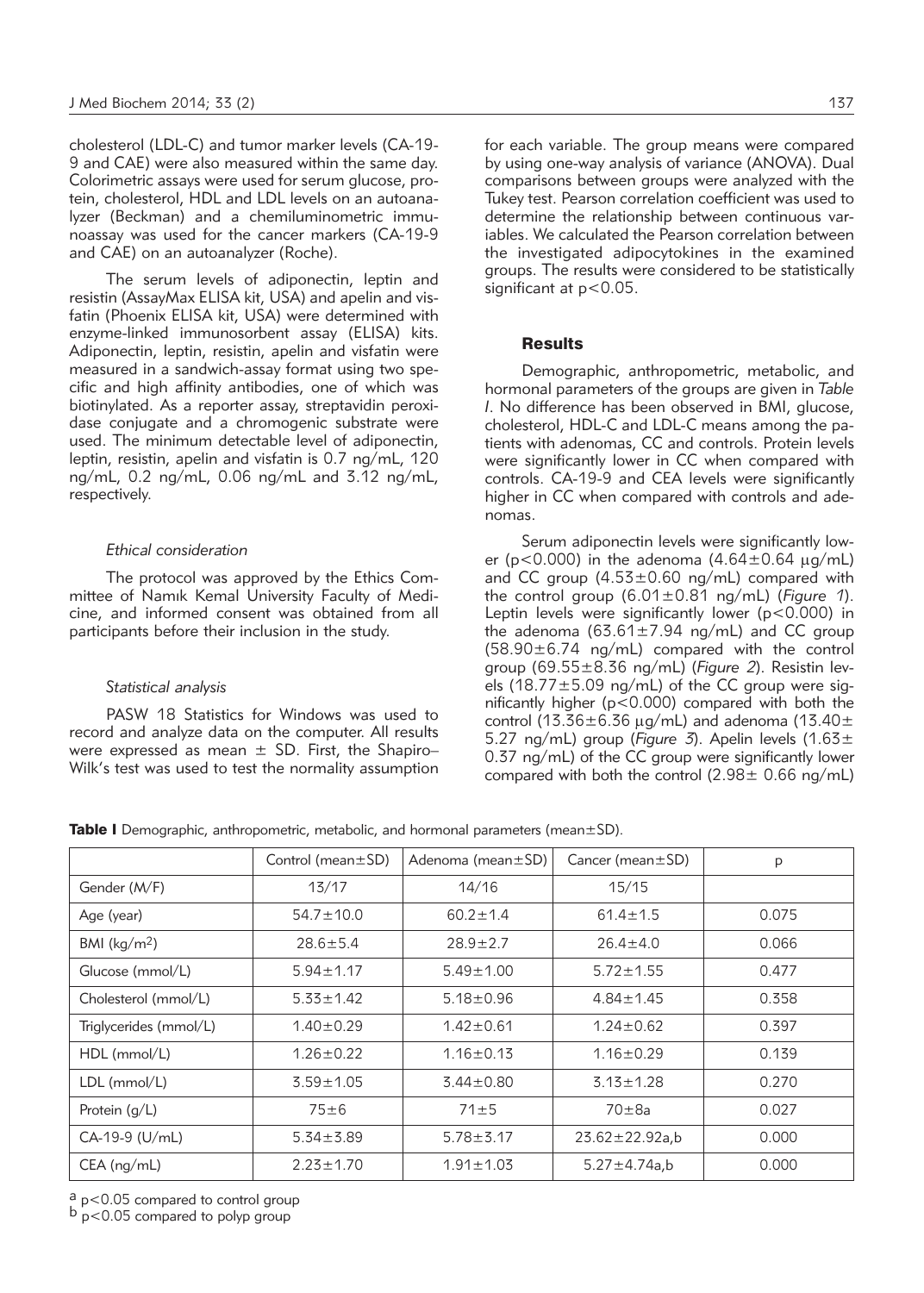

Figure 1 The serum levels of adiponectin of the patients with CC and adenoma (p<0.000).



Figure 2 The serum levels of leptin of the patients with CC and adenoma (p<0.000).



Figure 3 The serum levels of resistin of the patients with CC and adenoma ( $p < 0.000$ ).



Figure 4 The serum levels of apelin of the patients with CC and adenoma ( $p < 0.000$ ).



Figure 5 The serum levels of visfatin of the patients with  $CC$  and adenoma ( $p < 0.000$ ).



Figure 6 Correlation between serum adiponectin and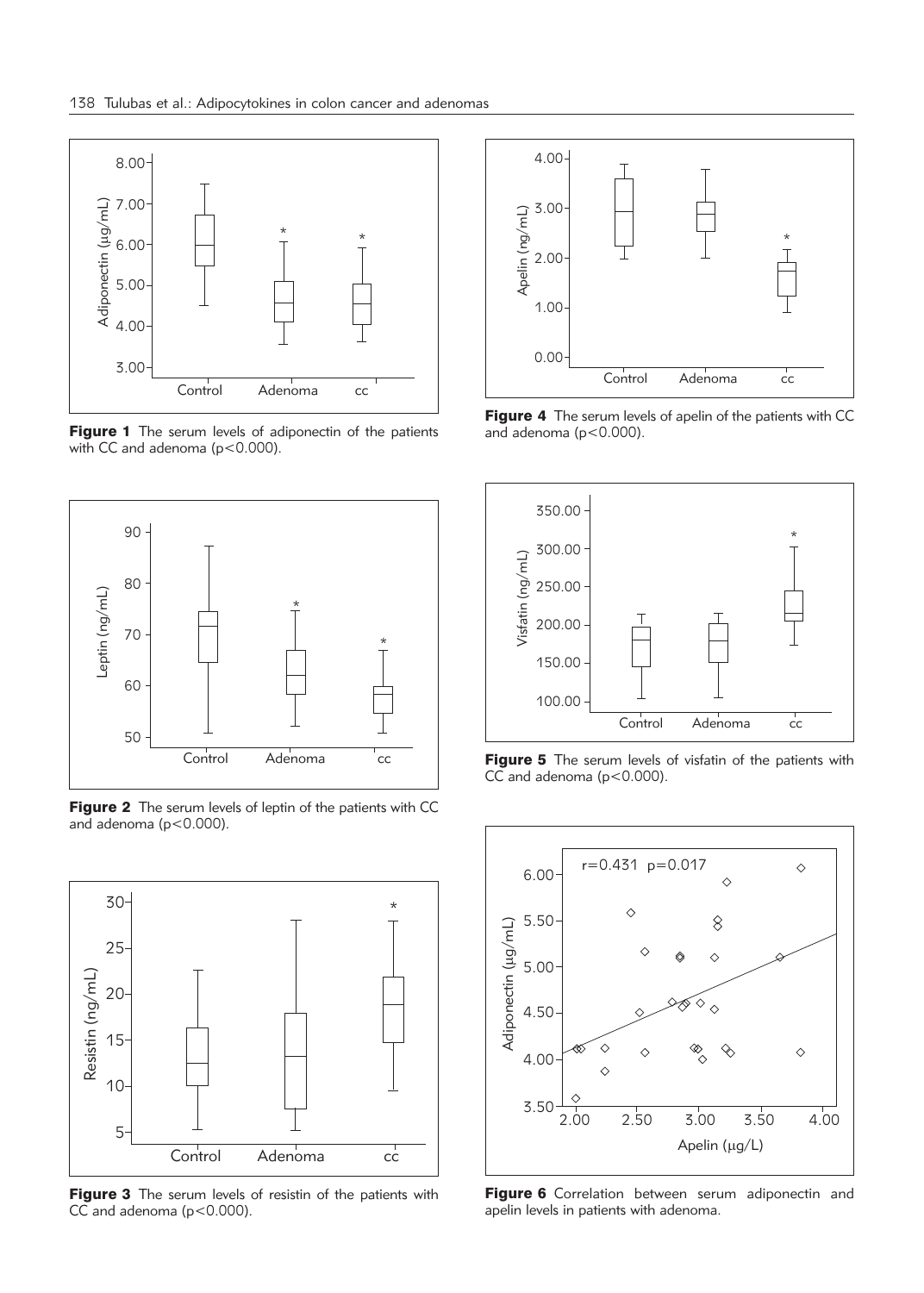

Figure 7 Correlation between serum resistin and visfatin



Figure 8 Correlation between serum resistin and visfatin

and adenoma  $(2.88 \pm 0.48 \text{ ng/mL})$  group (p<0.000) (*Figure 4*). Visfatin levels (222.20± 38.33 ng/mL) of CC group were significantly higher compared with both control (171.80±32.04 ng/mL) and adenoma (175.60±30.06 ng/mL) group (p< 0.000) (*Figure 5*).

A significant positive correlation was found between adiponectin and apelin levels in patients with adenoma. A correlation was found between resistin and visfatin levels in patients with adenoma (*Figure 7*; r=–0.395, p<0.031). A significant positive correlation was found between resistin and visfatin levels in patients with CC (*Figure 8*; r=0.414, P<0.023).

### **Discussion**

The main function of adipose tissue is to store energy. In addition, as an endocrine organ, it secretes a variety of adipocytokines like adiponectin, leptin, resistin, apelin and visfatin (8). In this study, we investigated relations among adiponectin, leptin, resistin, apelin and visfatin levels in a population of newly diagnosed, untreated CC and adenoma patients. Our results show complex interactions between these adipocytokines and CC and colon adenoma.

It is suggested that adiponectin is significantly associated with CC, preventive of the CC development, and lower levels of adiponectin lead to the development of CC. Adiponectin has an antiinflammatory and anticancerous activity (8). Previous research shows that adiponectin has a direct effect on carcinogenesis through inducing the activation of apoptotic enzymes in the caspase cascade decreasing tumor neovascularization, and inhibiting proliferation and myelomonocytic progenitors in smooth muscle cells (11). Moon et al. (12) claimed that adiponectin deficiency would significantly promote proliferative activity in colonic epithelial cells and, therefore, colon carcinogenesis would occur. Fujiawa et al. (13) also suggest that adiponectin inhibits the mTOR pathway through activating AMP-activated protein kinase (AMPK), which results in the suppression of cell proliferative activity. Kim et al. (14) observed that adiponectin repressed CC cell proliferation through the activation of adipoR1-and-R2-mediated AMPK. In our study, adiponectin levels in patients with CC were significantly lower compared with the control cases. There are several studies in literature that support our findings. Gonullu et al. (8) reported that serum adiponectin levels in patients with CC were significantly lower compared with control. Kim et al. (14) also showed that adiponectin overexpression significantly reduced proliferation of CC cells depending on the dose taken.

On the other hand, in Norwegian and Swedish populations, the circulating adiponectin levels were not linked to risk in nested case–control studies on colorectal cancer (15, 16).

In the present study, we observed that circulating adiponectin levels were significantly decreased in adenoma patients as compared to the control group. Erarslan et al. (2) reported that the decrease in circulating adiponectin levels is linked to the development of colorectal adenoma, and low levels of circulating adiponectin may be a risk factor for colorectal adenoma. Similarly, our data correspond with the observations of Kumor et al. (17) who found lower adipo nectin serum levels in patients with adenoma com pared with the control group. Nakajima et al. (18) reported an inverse correlation between the adiponectin level and colorectal adenoma. Furthermore, colon adenoma formation is promoted by the deficiency of adiponectin and colonic epithelial cell pro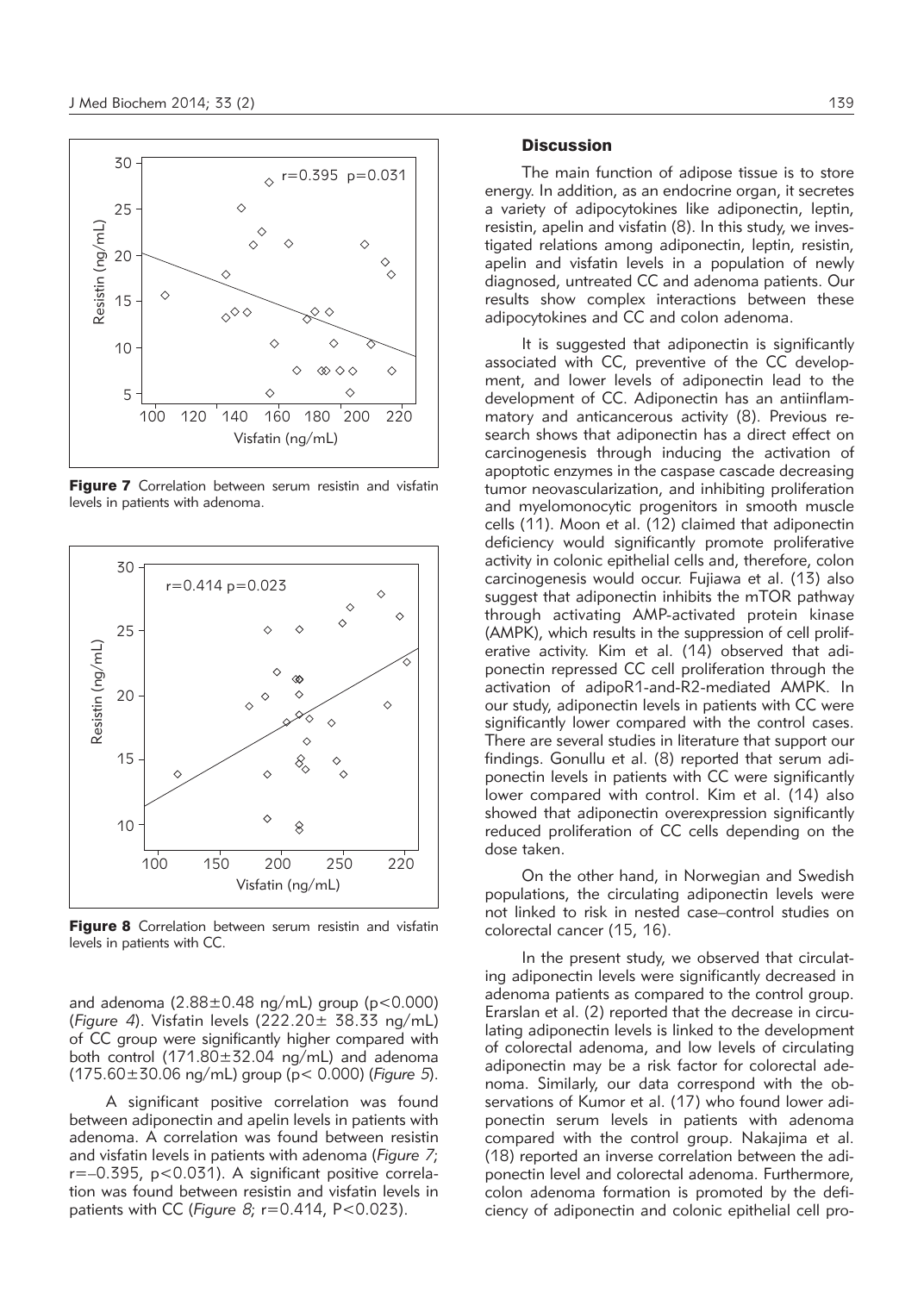liferation is increased in animals fed a high-fat diet (13). In addition to these results, a significant decrease was observed in AMPK phosphorylation in intestinal epithelial cells of adiponectin-knockout mice compared with the control group (19).

Our results show that leptin serum levels were significantly lower in patients with CC compared with the control subjects. There is no consensus among studies on the serum leptin levels of patients with CC. Some studies report reduced levels of serum leptin in CC patients (17), while others indicate that increased serum leptin is associated with the incidence of CC (20). On the other hand, Tessitore et al. (21) showed that plasma leptin levels in CC were similar to controls. Similar to the findings of CC, we found significantly lower leptin levels in patients with colon adenoma compared with the control group. Kumor et al. (17) obtained lower serum leptin levels in patients with colorectal adenomas compared with control subjects, just as we did. They suggested that the low serum leptin level in colorectal adenoma patients could be linked to some causal factors of hypoleptinemia and some mechanisms which could not be explained clearly (17). The association between leptin levels and the risk of colorectal adenoma is still controversial. However, it has been suggested that leptin may be associated with the risk of colorectal adenomas in men (20).

In the present study, we observed that circulating resistin levels were significantly increased in CC patients as compared with the adenoma and control groups. Our results are in agreement with other studies which found higher levels of resistin in patients with CC (8). Salageana et al. (22) indicated that although serum resistin levels increased in CC patients, the serum levels of resistin and the tumor stage, localization or grade of differentiation were not correlated. In contrast, Wagsater et al. (23) found no significant difference in the levels of resistin in the plasma of CC patients in comparison with controls. The role of resistin in colorectal carcinogenesis has not been clarified yet. Existing data show that the serum resistin concentration might be a factor that contributes to increased CC risk. The activation of monocytes as a part of the inflammatory process may explain the increase in resistin levels in colorectal cancer patients (8). This may also explain the role of resistin in cancer, because chronic inflammation plays an important role in cancer pathogenesis and resistin is in close association with the inflammatory markers (24). We did not find a significant difference in serum resistin levels between the adenoma and control groups. There is insufficient data on colon adenoma in the present literature. To date, only Kumor et al. (17) studied resistin levels in patients with colorectal adenomas. They found that resistin levels increased significantly in patients with colorectal adenomas as compared with control cases.

Our results show that apelin levels in patients with CC were significantly lower when compared with control cases. To our best knowledge, there are no published data on apelin in CC and adenoma; however, the serum apelin concentration was measured in patients with other cancers and adenomas. Sorli et al. (25) suggested that the apelin gene expression was upregulated in a variety of human solid tumors. Berta et al. (26) hypothesized that apelin might promote non-small cell lung cancer growth via a stimulatory effect on blood capillaries. Kasai et al. (27) observed that apelin signaling regulated pathologic retinal vascularization in cooperation with vascular endothelial growth factor or fibroblast growth factor. According to previous reports, apelin expression is physiologically regulated by insulin, growth hormone, TNF- $\alpha$  and hypoxia in several tissues (28). Heo et al. (9) have demonstrated a link between apelin expression and poor prognosis in human non-small cell lung cancer and a correlation between strong apelin expression and tumor recurrence and poor prognosis. They suggested that apelin directly affected oral cancer proliferation and migration through an autocrine mechanism and APJ was expressed in oral cancer tissues and cell lines. Therefore, the multifaceted role of apelin in tumorigenesis may result from the differences in APJ expression in target cells (9). Yener et al. (29) found no significant differences between the circulating apelin levels of patients with non-functioning adrenal adenomas and control cases. These results show similarity with ours. Furthermore, we did not find any association between anthropometric characteristics, metabolic features and apelin. Various factors may be associated with these findings. First, the Apelin assay detected the apelin-12 fragment. However, apelin-13 and apelin-36 were important endogenous fragments detected in human tissues (28). Furthermore, similar anthropometric and metabolic features of the adenoma group and the healthy controls might cause similar levels of apelin in the groups.

In this study, we found that visfatin levels of patients with CC were significantly higher as compared with control and adenoma cases. Previous studies indicated that visfatin expression was associated with various malignancies such as esophageal, gastric, colorectal, breast and prostate cancers (10, 18). Endogenous visfatin was found to have increased in colorectal tumor tissue compared with non-neoplastic mucosa (18). Tilg et al. (30) suggest that visfatin, which is a new adipocytokine that can imitate insulin, directly interacts with the insulin receptor as the insulin-like growth factor receptor, which can then promote cancer cell proliferation. Visfatin contributes to the generation of NAD (nicotinamide adenine dinucleotide) biosynthesis and also affects cellular metabolism, cell life span and longevity, important signaling pathways and transcriptional regulation as well as TNF- $\alpha$  and IL-6 biosynthesis (10). A basic research study revealed that visfatin may contribute to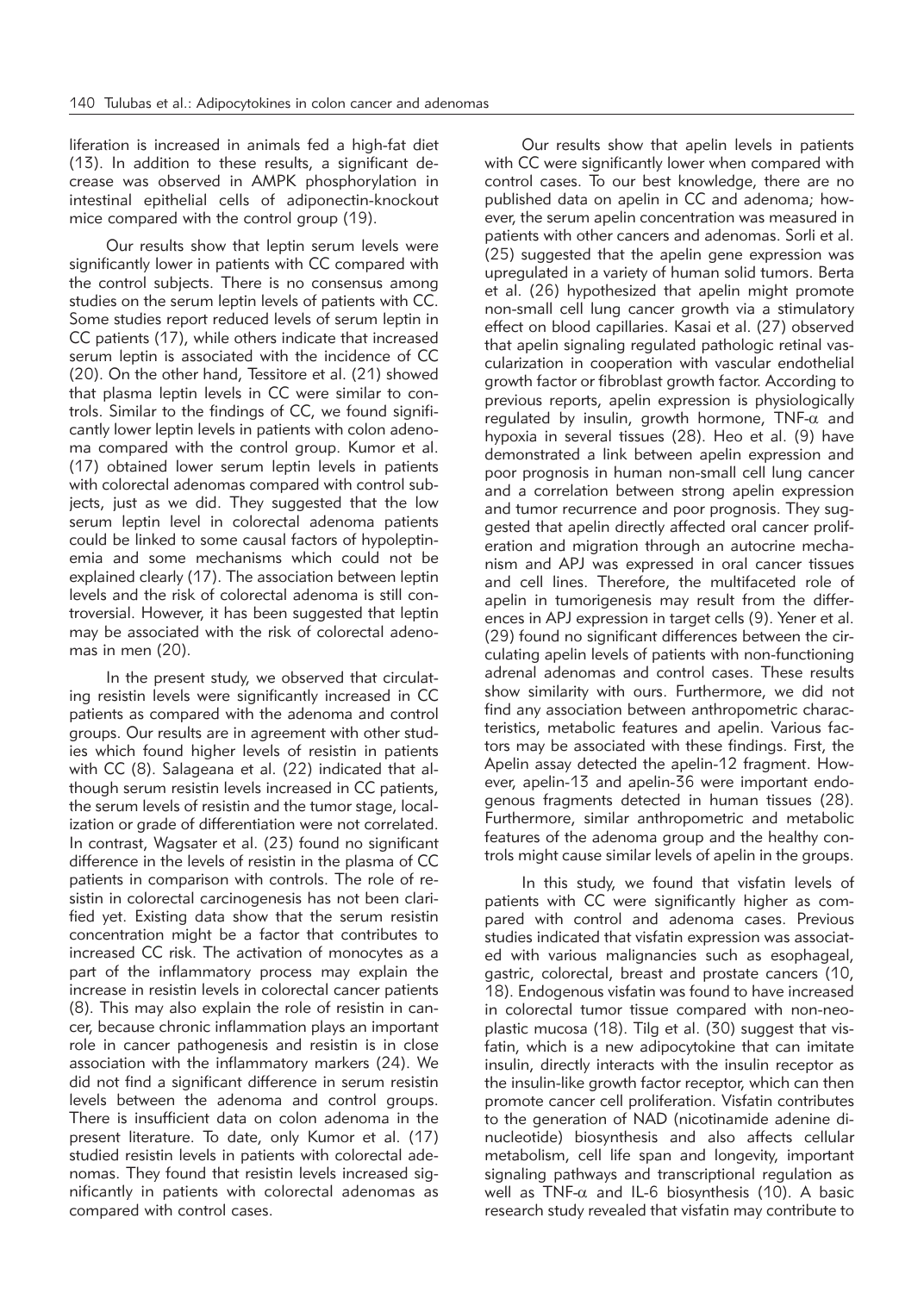breast cancer etiopathogenesis by promoting cell proliferation through stimulating the cell cycle process, and by increasing the expression of genes significant in angiogenesis and metastasis (31). Visfatin upregulates cyclins and other cyclin-dependent kinases and thus activates the cell cycle process. In addition, it increases the synthesis of genes that play a significant role in tumor-related angiogenesis such as VEGF, in metastasis and tumor invasion such as matrix metalloproteases (31). Although the clinical correlations of visfatin with cancer have been rarely reported, Nakajima et al. (18) suggested that it could be considered to be a new and promising biomarker of colorectal cancer.

In conclusion, we have investigated the prospective use of serum adiponectin, leptin, resistin, apelin and visfatin levels in patients with CC and adenomas. Our findings suggest that these adipocytokines may

#### References

- 1. Atamanalp SS, Sentürk F, Gürsan N, Öztürk G, Kantarcı M, Yıldırgan İM et al. Endoscopic polypectomy: outcomes of 467 cases in 20 years. Turk J Med Sci 2009; 39: 747–53.
- 2. Erarslan E, Turkay C, Koktener A, Koca C, Uz B, Bavbek N. Association of visceral fat accumulation and adiponectin levels with colorectal neoplasia. Dig Dis Sci 2009; 54: 862–8.
- 3. Farquharson AJ, Steele RJ, Carey FA, Drew JE. Novel multiplex method to assess insulin, leptin and adiponectin regulation of inflammatory cytokines associated with colon cancer. Mol Biol Rep 2012; 39: 5727–36.
- 4. Tudek B, Speina E. Oxidatively damaged DNA and its repair in colon carcinogenesis. Mutat Res 2012; 736: 82–92.
- 5. Bećarević M, Seferović J, Ignjatović S, Singh S, Majkić-Singh N. Adiponectin non-esterified fatty acids and antiphospholipid antibodies in type II diabetes mellitus. Journal of Medical Biochemistry 2012; 31: 199–204.
- 6. Gulcelik MA, Colakoglu K, Dincer H, Dogan L, Yenidogan E, Gulcelik NE. Associations between adiponectin and two different cancers: breast and colon. Asian Pac J Cancer Prev 2012; 13: 395–8.
- 7. Canoruç N, E. K, Turhanoğlu DA, Özmen Ş, Ogün C, Kaplan A. Plasma resistin and leptin levels in overweight and lean patients with rheumatoid arthritis. Turk J Med Sci 2009; 39: 447–51.
- 8. Gonullu G, Kahraman H, Bedir A, Bektas A, Yucel I. Association between adiponectin, resistin, insulin resistance, and colorectal tumors. Int J Colorectal Dis 2010; 25: 205–12.
- 9. Heo K, Kim YH, Sung HJ, Li HY, Yoo CW, Kim JY, et al. Hypoxia-induced up-regulation of apelin is associated with a poor prognosis in oral squamous cell carcinoma patients. Oral Oncol 2012; 48: 500–6.

be promising tumor markers for CC, and adiponectin and leptin may play a role as a biomarker of colon adenomas. Their levels could provide additional information and they are more useful in discriminating early stage cases. Whether the changes in these adipocytokine levels are the result and/or effects of CC or adenoma development should be investigated further, and the clarification of this causal association will certainly help explain the correlation between obesity and cancer. The results of our study suggest that resistin and visfatin may be good biomarkers of colon malignant potential independently from BMI.

#### Conflict of interest statement

The authors stated that there are no conflicts of interest regarding the publication of this article.

- 10. Dalamaga M, Archondakis S, Sotiropoulos G, Karmaniolas K, Pelekanos N, Papadavid E, et al. Could serum visfatin be a potential biomarker for postmenopausal breast cancer? Maturitas 2012; 71: 301–8.
- 11. Kelesidis I, Kelesidis T, Mantzoros CS. Adiponectin and cancer: a systematic review. Br J Cancer 2006; 94: 1221–5.
- 12. Moon HS, Liu X, Nagel JM, Chamberland JP, Diakopoulos KN, Brinkoetter MT, et al. Salutary effects of adiponectin on colon cancer: in vivo and in vitro studies in mice. Gut 2012.
- 13. Fujisawa T, Endo H, Tomimoto A, Sugiyama M, Takahashi H, Saito S, et al. Adiponectin suppresses colorectal carcinogenesis under the high-fat diet condition. Gut 2008; 57: 1531–8.
- 14. Kim AY, Lee YS, Kim KH, Lee JH, Lee HK, Jang SH, et al. Adiponectin represses colon cancer cell proliferation via AdipoR1- and -R2-mediated AMPK activation. Mol Endocrinol 2010; 24: 1441-52.
- 15. Lukanova A, Soderberg S, Kaaks R, Jellum E, Stattin P. Serum adiponectin is not associated with risk of colorectal cancer. Cancer Epidemiol Biomarkers Prev 2006; 15: 401–2.
- 16. Stocks T, Lukanova A, Johansson M, Rinaldi S, Palmqvist R, Hallmans G, et al. Components of the metabolic syndrome and colorectal cancer risk; a prospective study. Int J Obes (Lond) 2008; 32: 304–14.
- 17. Kumor A, Daniel P, Pietruczuk M, Malecka-Panas E. Serum leptin, adiponectin, and resistin concentration in colorectal adenoma and carcinoma (CC) patients. Int J Colorectal Dis 2009; 24: 275–81.
- 18. Nakajima TE, Yamada Y, Hamano T, Furuta K, Matsuda T, Fujita S, et al. Adipocytokines as new promising markers of colorectal tumors: adiponectin for colorectal ade-